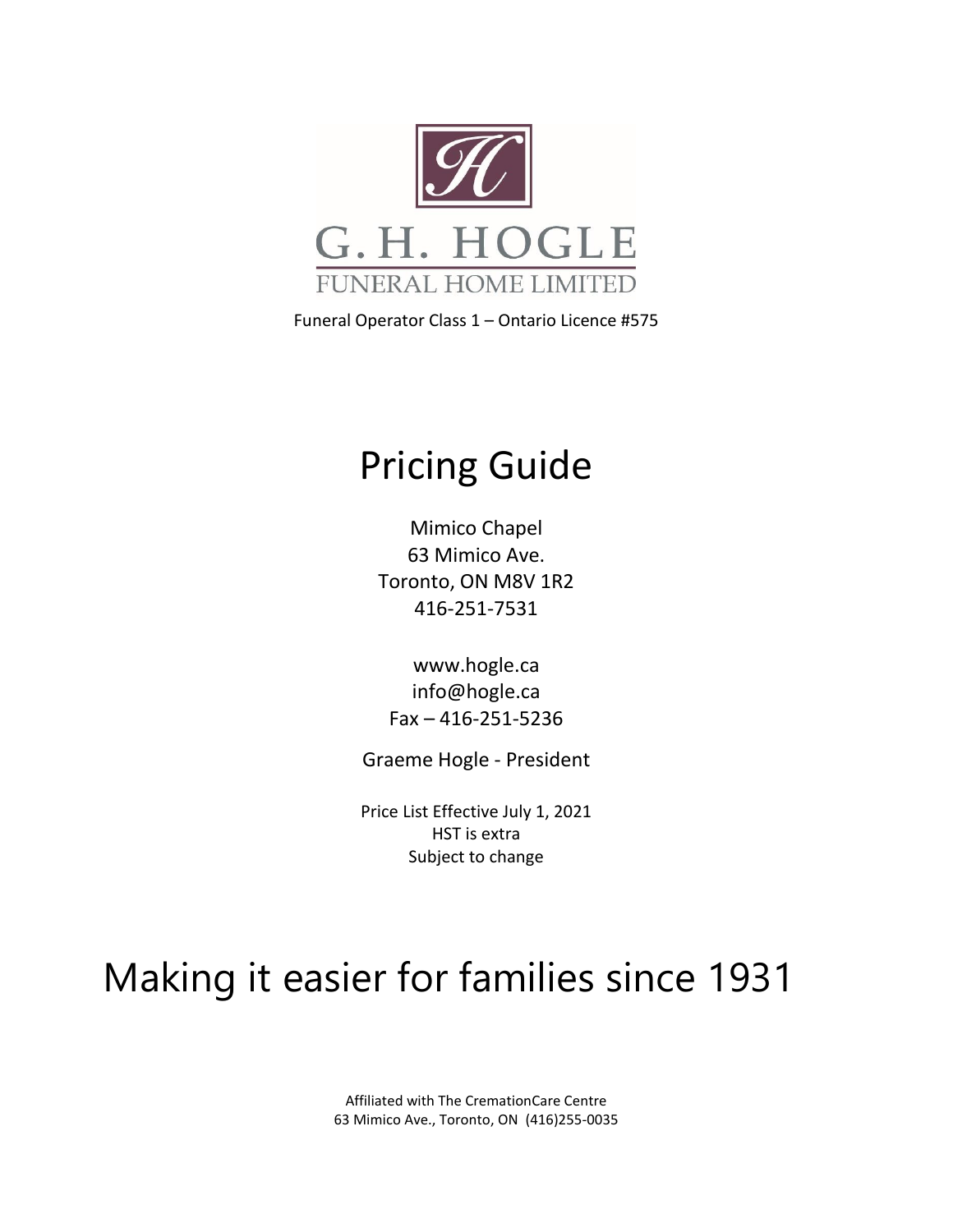### List of Funeral Home Services & Merchandise

This list does not include prices for items which we are asked to purchase for the purchaser, such as newspaper notices, cemetery charges, crematorium fees, coroner's fees, or other items and services not provided through the G.H. Hogle Funeral Home Limited. We have included some suggestions as to what these fees may be from those suppliers under the heading of Disbursements. We will advise of these disbursement items as they come up in discussions with the purchaser(s).

**Basic Minimum Charges** - Applied to all arrangements. Services are not limited to the descriptions below. All other items may be considered optional.

| <b>Basic Professional and Staff Services</b>                                                                                                                                                                                                    | \$2,000 |
|-------------------------------------------------------------------------------------------------------------------------------------------------------------------------------------------------------------------------------------------------|---------|
| Consultation with the family for the purpose of making funeral arrangements including;<br>administration, co-ordinating This would include the coordinating and scheduling final disposition<br>and drafting newspaper notices.                 |         |
| Basic Documentation - permits, forms etc.                                                                                                                                                                                                       | \$310   |
| Completion and filing of all documents necessary within the Province of Ontario for services and<br>supplies requested, including up to 10 proof of death certificates.                                                                         |         |
| <b>Basic Sheltering Fee</b>                                                                                                                                                                                                                     | \$270   |
| Provision of a designated area for the sanitary care of the deceased. This room is used to house the<br>deceased until visitation, funeral ceremony or transfer to cemetery or crematorium a well as<br>performing embalming.                   |         |
| <b>Basic Transfer</b>                                                                                                                                                                                                                           | \$235   |
| Use of our transfer vehicle and staff when 1 attendant is required between hours of 9 a.m. and 5 p.m.                                                                                                                                           |         |
| <b>Professional Services and Facilities Fees</b> - Services and Facilities designed with your<br>convenience and comfort in mind, to help make this time easier on you. Services include; Visitations, Ceremonies,<br>and Care of the deceased. |         |
| <b>Co-ordinating Rites and Ceremonies</b>                                                                                                                                                                                                       | \$265   |
| Co-ordination of all rites and ceremonies, before during and after they have been provided as well<br>as with those provided by third parties.                                                                                                  |         |
| Cremation Witnessing - Fee for Staff attendance at designated family Cremation Witness                                                                                                                                                          | \$160   |
| <b>Staffing: Cremation Witnessing</b>                                                                                                                                                                                                           |         |
| Visitations - personal attention of funeral director and supporting staff during a time when friends<br>and family may visit with you over a designated period of time.                                                                         |         |
| Facilities: Visitation - per hour (2 hour minimum) *                                                                                                                                                                                            | \$70    |
| Facilities: Visitation - with catering - per hour (2 hour minimum)*                                                                                                                                                                             | \$85    |
| Facilities: Private Family Farwell - 30 minutes, 10 people maximum, no ceremony                                                                                                                                                                 | \$165   |
| <b>Staffing: Statutory Holiday Fee Charge</b>                                                                                                                                                                                                   | \$285   |
| Staffing: Visitation - per hour period or part thereof within 20km                                                                                                                                                                              | \$140   |
| *- if the only visitation or service period selected must be between 9 a.m. - 5 p.m.                                                                                                                                                            |         |
| Ceremony - personal attention of funeral director and up to 2 associates to organize and direct<br>your planned services within 50 km of our offices                                                                                            |         |
| Facilities: Chapel                                                                                                                                                                                                                              | \$640   |
| Facilities: Chapel prior to Church                                                                                                                                                                                                              | \$145   |
| Staffing: Hogle Chapel Service - 2 hours of use                                                                                                                                                                                                 | \$410   |
| Staffing: Church service - up to 4 hours of use                                                                                                                                                                                                 | \$825   |
| Saturday Ceremony charge (extra to above charges)                                                                                                                                                                                               | \$200   |
| Sunday or Statutory Holiday Ceremony Charge (extra to above charges)                                                                                                                                                                            | \$350   |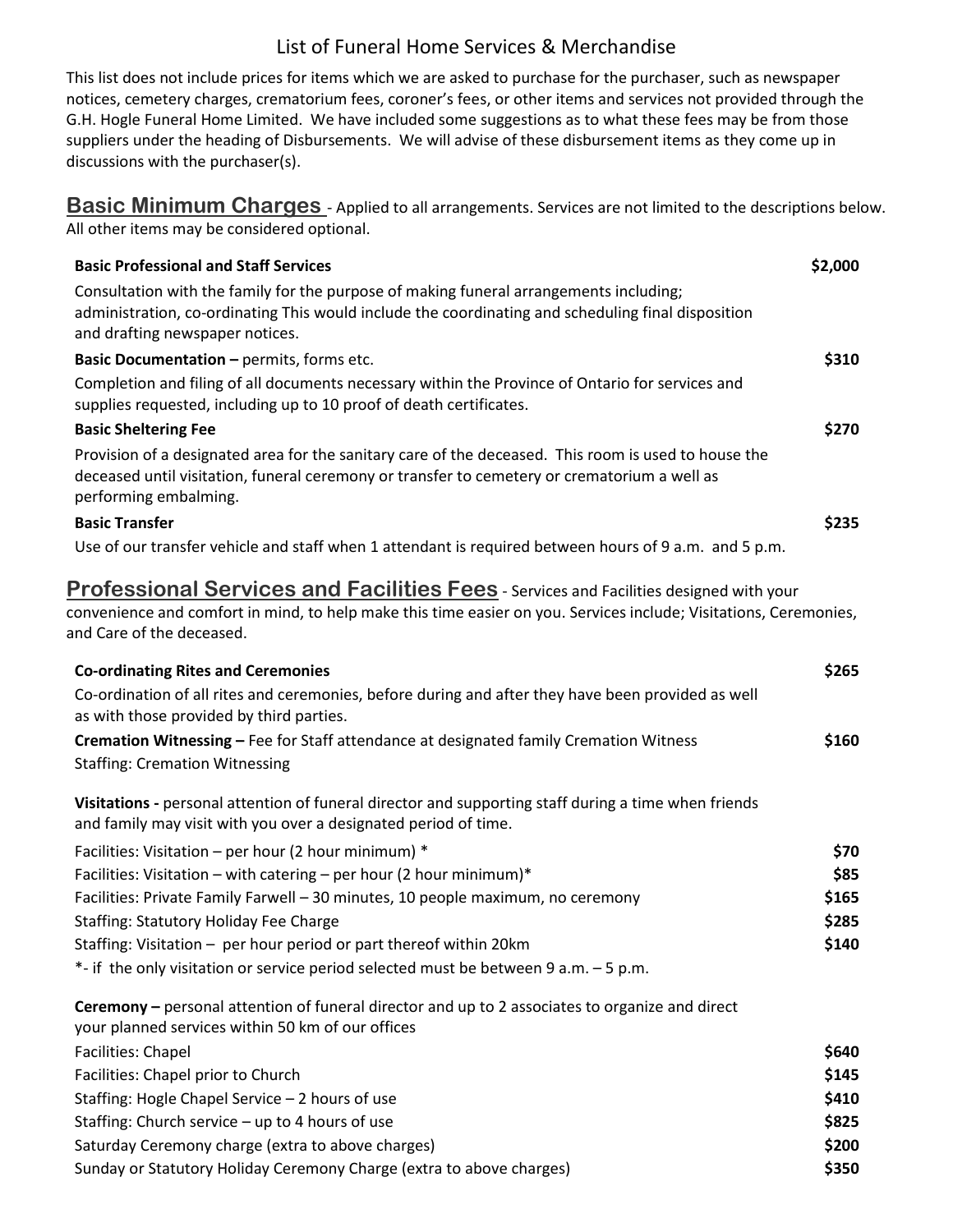| <b>Repatriation Services</b>                                                                                                                                                                                                                                                                                                                                                                | \$400 |
|---------------------------------------------------------------------------------------------------------------------------------------------------------------------------------------------------------------------------------------------------------------------------------------------------------------------------------------------------------------------------------------------|-------|
| Services to bring someone back from or send someone to a foreign destination. This may include<br>co-ordinating with foreign government representatives, funeral homes, hospitals, cemeteries or<br>international carriers. It does not include consular, document, translation, transportation fees or<br>other necessary requirements of the sending, receiving country(ies) or carriers. |       |
| <b>Pallbearer Services (per person)</b>                                                                                                                                                                                                                                                                                                                                                     | \$165 |
| 3 hour minimum use of staff for carrying casket to and from funeral home, church, cemetery or<br>crematorium (\$40 per half hour per person after 3 hours)                                                                                                                                                                                                                                  |       |
| <b>Professional Embalming</b>                                                                                                                                                                                                                                                                                                                                                               | \$325 |
| Although not required by law, it may be recommended by our staff due to length of time from<br>death to desired service time. Embalming is a procedure for temporary disinfection, restoration<br>and preservation performed by professionally licensed personnel.                                                                                                                          |       |
| <b>Post Mortem Examination Embalming</b>                                                                                                                                                                                                                                                                                                                                                    | \$435 |
| Includes all services of Professional Embalming but takes into account additional requirements<br>resulting from a post mortem examination                                                                                                                                                                                                                                                  |       |
| <b>Infectious Case Surcharge</b>                                                                                                                                                                                                                                                                                                                                                            | \$130 |
| Additional fee for specialized protective equipment required when embalming a perosn with an<br>Infectious Disease.                                                                                                                                                                                                                                                                         |       |
| <b>Eco-Embalming</b>                                                                                                                                                                                                                                                                                                                                                                        | \$465 |
| Implementing traditional professional embalming techniques but utilizing non-formaldehyde-based<br>solutions.                                                                                                                                                                                                                                                                               |       |
| <b>Basic Care</b>                                                                                                                                                                                                                                                                                                                                                                           | \$155 |
| Fee for cleansing, dressing (if requested), setting features and placing deceased in the casket of<br>choice. No embalming, hairdressing or cosmetology is performed.                                                                                                                                                                                                                       |       |
| Hair Tinting/Colouring - Colouring material to be provided by family                                                                                                                                                                                                                                                                                                                        | \$60  |
| <b>Extended Sheltering</b> $-$ if more than 3 days (per day)                                                                                                                                                                                                                                                                                                                                | \$75  |
| <b>Removal of Device</b>                                                                                                                                                                                                                                                                                                                                                                    | \$90  |
| Procedure carried out by a licensed funeral director and must be performed in any case where<br>cremation is selected, where the deceased has a pacemaker, defibrillator or thera seed implants.<br>Includes fees for disposing of material                                                                                                                                                 |       |
| <b>Professional Restorative Procedures</b>                                                                                                                                                                                                                                                                                                                                                  | \$80  |
| Required when additional restorative efforts are required beyond those performed during a                                                                                                                                                                                                                                                                                                   |       |
| standard embalming, to enhance the appearance of the deceased. Counsellors will discuss your<br>options with you prior to procedures being performed (per hour charge)                                                                                                                                                                                                                      | \$150 |
| <b>Transportation Requirements</b> - Transportation fees include staff member and vehicle for up to 50 km                                                                                                                                                                                                                                                                                   |       |
| travelled from Chapel location. Time restrictions may apply and are indicated where valid. Fees are for Transportation of the<br>deceased and options for the family transportation.                                                                                                                                                                                                        |       |
| Basic Transfer (included in Basic Fees above)                                                                                                                                                                                                                                                                                                                                               | \$235 |
| Use of our transfer vehicle when 1 attendant is required                                                                                                                                                                                                                                                                                                                                    |       |
| Two Person Transfer Requirement (additional to Basic Transfer)                                                                                                                                                                                                                                                                                                                              | \$145 |
| Use of our transfer vehicle when 2 attendants required (ie. home transfer, Coroner's Office, nursing<br>home transfer or additional staff required if decedent is over 250 lbs.)                                                                                                                                                                                                            |       |
| <b>Final Transfer</b>                                                                                                                                                                                                                                                                                                                                                                       | \$235 |
| Use of our transfer vehicle from funeral home to crematorium, cemetery, airport or other<br>destination within transfer radius                                                                                                                                                                                                                                                              |       |
| <b>After Hours Transfer Charge</b>                                                                                                                                                                                                                                                                                                                                                          | \$95  |
| Addition for transfers between 5 p.m. to 9 a.m.                                                                                                                                                                                                                                                                                                                                             |       |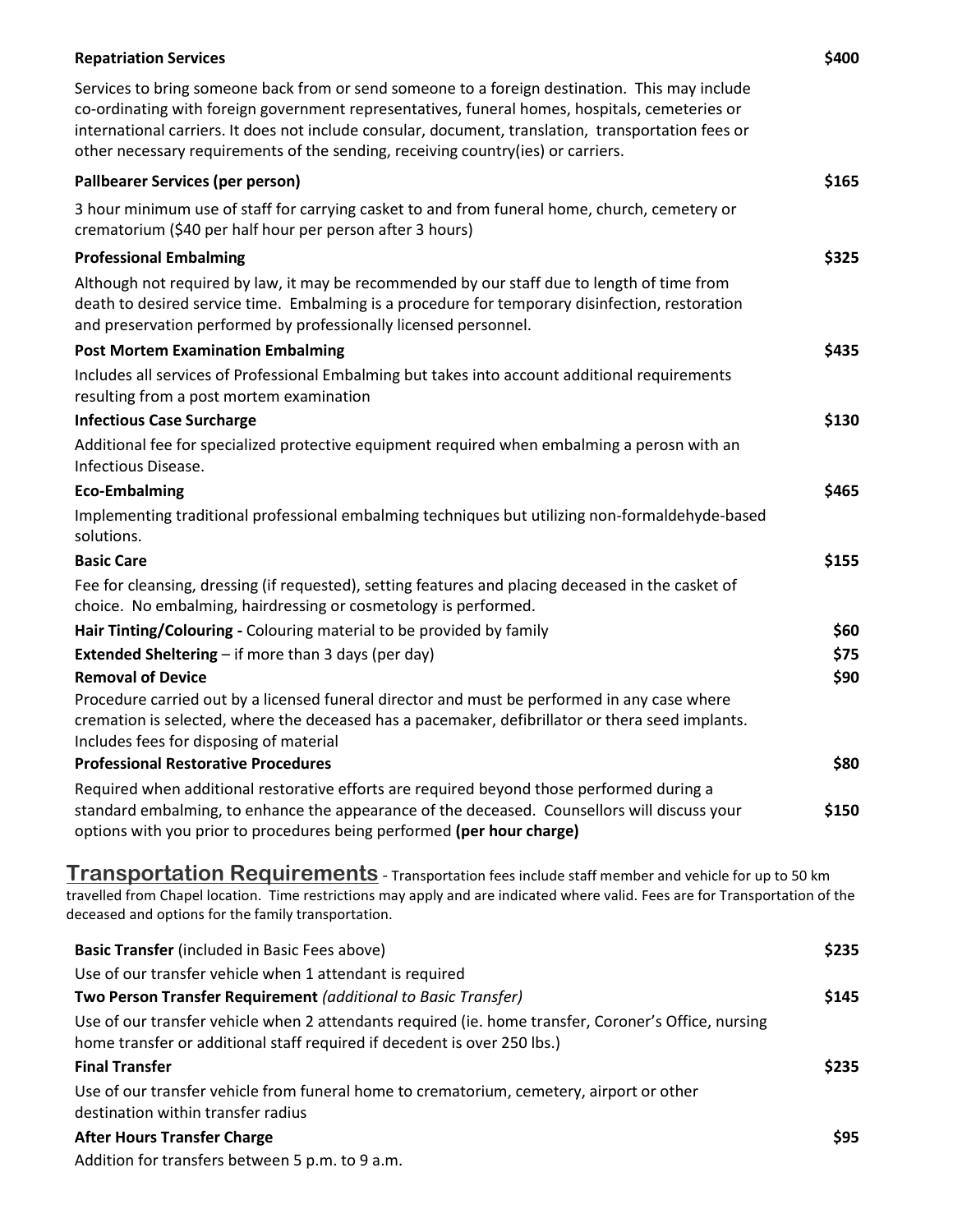| <b>Additional Staff (per person)</b>                                                                                                                                                                              | \$75  |
|-------------------------------------------------------------------------------------------------------------------------------------------------------------------------------------------------------------------|-------|
| May be required due to size of person or circumstance. Levied at the discretion of the Funeral<br>Home                                                                                                            |       |
| <b>Sanitary Pouch</b>                                                                                                                                                                                             | \$60  |
| May be required at transfer site to contain fluids. Charge administered at the discretion of the<br><b>Funeral Home</b>                                                                                           |       |
| Family Transportation - per hour of continuous use, 3 hour minimum billed to the nearest 30<br>minute increment eg. Traditional Church service with burial and family pick up approx. 4 hrs.                      |       |
| Please note: These vehicles are NOT outfitted for transporting infant carriers. It is recommended<br>that infants be transported in their own properly secured vehicles.                                          |       |
| 3 Passenger Vehicle (per hour)                                                                                                                                                                                    | \$65  |
| 6 Passenger Limousine (per hour)                                                                                                                                                                                  | \$135 |
| 9 Passenger Limousine (per hour)                                                                                                                                                                                  | \$145 |
| 14 Passenger Family Shuttle (per hour)                                                                                                                                                                            | \$150 |
| <b>Other Service Transportation Needs:</b>                                                                                                                                                                        |       |
| <b>Clergy/Lead Vehicle</b>                                                                                                                                                                                        | \$175 |
| Used for any of the following uses: transportation of clergy to funeral home or place of ceremony,<br>place of disposition and leading a funeral vehicle procession (regardless if needed by<br>clergy/celebrant) |       |
| <b>Funeral Coach</b>                                                                                                                                                                                              | \$345 |
| For transporting Casket/Container during services and/or processions                                                                                                                                              |       |
| Flower Car Service - requests by family for delivery of floral tributes to a location other than our<br>facility - delivery area with 15 km of our chapel location                                                |       |
| <b>Flower Car Service - Ceremony</b>                                                                                                                                                                              | \$156 |
| Flower Car Service - Post ceremony (maximum 7 pieces)                                                                                                                                                             | \$56  |
| <b>Open Display Flower Vehicle</b>                                                                                                                                                                                | \$175 |

### **Reception & Catering Options**

You may bring your own food, catered by a favourite provider, caring family member or feel free to select from our Catered Selections below. Please remember, when bringing in your own food, it is your responsibility to provide necessary plating and serving utensils. This service is provided with our caterer. Facilities and Staff are quoted on a 2 hour or part thereof basis. Minimum order for catered and beverage selections is 25 people. Coffee, Tea and Bottled Water service included in Lounge Rental Fee.

| Facilities: Reception Lounge Rental                                                         | \$260  |
|---------------------------------------------------------------------------------------------|--------|
| <b>Staffing: Reception Host/Hostess</b>                                                     | \$105  |
| <b>Total After Service Reception</b>                                                        | \$365  |
| <b>Staffing: Smart Serve Host/Hostess</b>                                                   | \$140  |
| Grandma's Favourites Sandwiches (per person)                                                | \$9.50 |
| Sandwiches: Egg Salad, Salmon, Ham and Cheese, Black Forest Ham                             |        |
| Desserts: (May include) Lemon Square, Butter Tarts, Date Squares, Brownies, Nanaimo Squares |        |
| Soft Drink Selection: Coke, Diet Coke, Ginger Ale, Sprite (per person)                      | \$1.05 |
| Coffee Service (per person)                                                                 | \$1.05 |
| Juice Selection: Orange, Lemonade, Iced Tea                                                 | \$1.05 |

#### **Alcoholic Beverages**

If you desire alcoholic beverages to be available at your event, you are accepting full responsibility of those in attendance. You will need to obtain an occasion permit from the LCBO and have it available to be displayed during your times at the funeral home. Wine and beer are the only drinks allowed. We can assist in picking up your purchases at local stores. Food and water service must be available during those times as well you must have a Smart Serve trained hostess serving.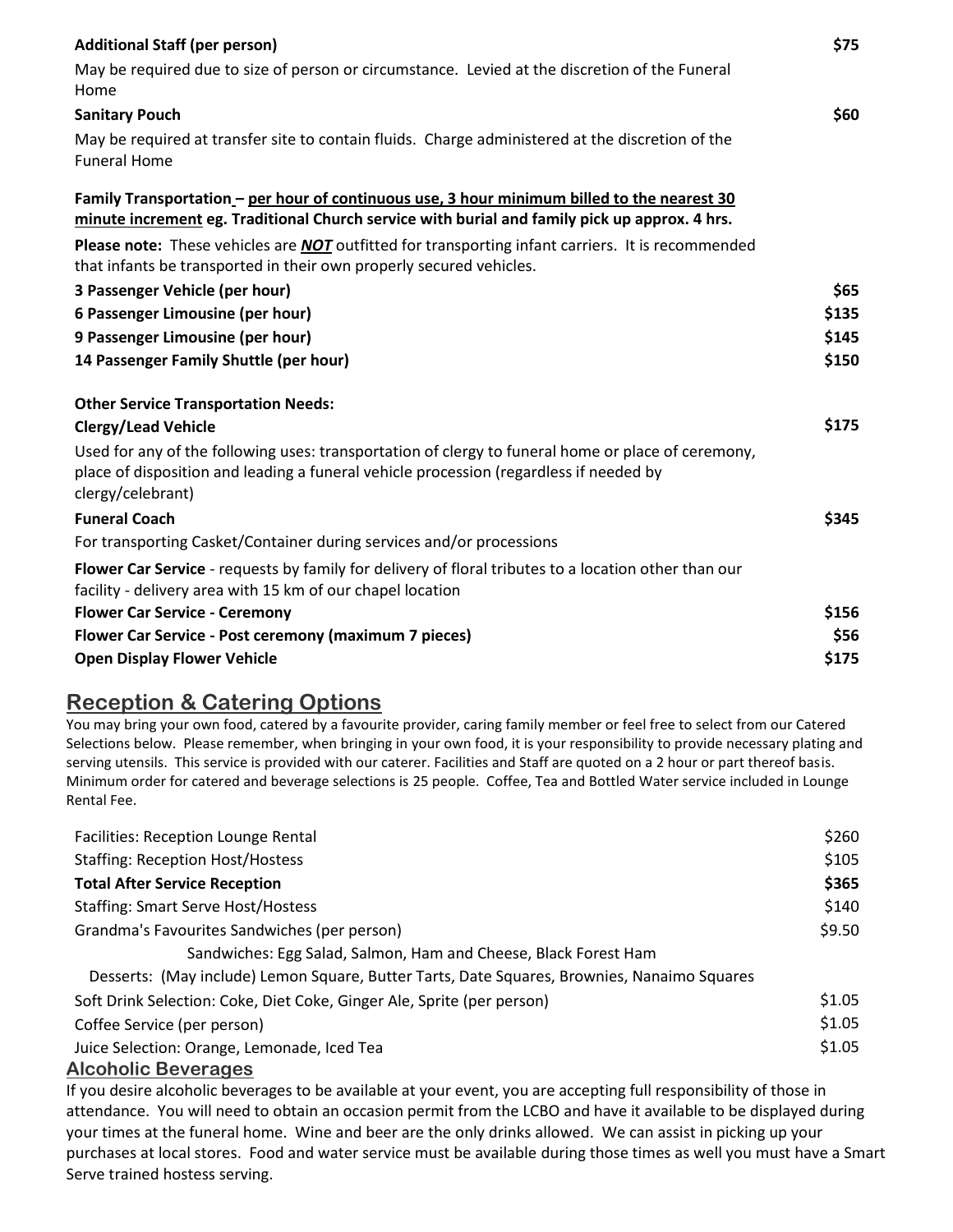# **Stationery/Multimedia Options**

| <b>Life's Memories Package</b>                                                                                                   | \$275.00      |
|----------------------------------------------------------------------------------------------------------------------------------|---------------|
| Register Book, 100 Custom Cards, 50 Thank You Notes, Video Tribute, Family Photo Book                                            |               |
| <b>The Basics Memories Package</b>                                                                                               | \$230.00      |
| Register Book, 100 Custom Cards, Video Tribute                                                                                   |               |
| <b>Itemized Options</b>                                                                                                          |               |
| Register Book Only (Custom and pre-printed fronts available)                                                                     | \$65.00       |
| Custom Memorial/Prayer Cards Only (minimum 50 cards) per card                                                                    |               |
| 4 panel Card Size                                                                                                                | \$2.08        |
| Single Card Size                                                                                                                 | \$1.50        |
| Lamination available at an additional charge                                                                                     |               |
| Family Photo Book Only (up to 100 photos) Each additional \$75                                                                   | \$165.00      |
| Tribute Video Only - up to 100 pictures. Each additional picture \$1.00 each                                                     | \$150.00      |
| Any multimedia (video or music) provided by family must be tested 24 hrs prior to its use.                                       |               |
| Caskets - Our counsellors have access to a variety of caskets at various price points. Please feel free to ask our               |               |
| counsellors for additional choices that you may be aware of. Adult Size unless otherwise stated. (C) – suitable for<br>cremation |               |
| The Regency Gold (Victoriaville MR210-00095) 48oz. Solid Bronze, Natural Ebony Brushed Finish,                                   | $frac$ $\sim$ |

| $\frac{1}{2}$ . The correction of $\frac{1}{2}$ and $\frac{1}{2}$ and $\frac{1}{2}$ and $\frac{1}{2}$ and $\frac{1}{2}$ and $\frac{1}{2}$ and $\frac{1}{2}$ and $\frac{1}{2}$ and $\frac{1}{2}$ and $\frac{1}{2}$ and $\frac{1}{2}$ and $\frac{1}{2}$ and $\frac{1}{2}$ and $\frac{1}{2}$<br>Deluxe Velvet Interior Also available in 32 oz. Bronze with Religious panels | \$16, 200 |
|---------------------------------------------------------------------------------------------------------------------------------------------------------------------------------------------------------------------------------------------------------------------------------------------------------------------------------------------------------------------------|-----------|
| The Princeton PC (Victoriaville MR220-00107) 32 oz. Solid Copper, Light Coppertone Finish, Beige<br>Velvet Interior. Also available in non-religious layout                                                                                                                                                                                                               | \$9,658   |
| The Bourdeaux (Victoriaville #05-9600-64) Solid Cherry wood, One piece solid top, Rich Carnet<br>Colour, Inlaid Gold coloured Trim Full Top and 1/2 Top Opening Option (C)                                                                                                                                                                                                | \$7,800   |
| The Capital (Victoriaville #01-9600-00) - Solid Mahogany wood, Traditional Elegant design, Titian<br>Medium Dark finish, Beige Velvet Interior (C)                                                                                                                                                                                                                        | \$6,222   |
| The St. Thomas (Victoriaville #WR210-00283-CC) Solid Red Oak Wood, Fawn Stain, Ivory Velvet,<br>Last Supper adornment (C)                                                                                                                                                                                                                                                 | \$5,400   |
| The Cabarnet (Victoriaville #WR220-00349) Solid Maple wood, Rich Garnet Colour Finish, Prestige<br>High Gloss Finish, Matching Metal Accents, Beige Velvet Interior (C)                                                                                                                                                                                                   | \$5,100   |
| The Michael Angelo (Victoriaville #32-6610-00) Solid Maple wood, Titian Med. Dark finish, Velvet<br>interior, Last Supper Panels, Corner Personalization capable (C)                                                                                                                                                                                                      | \$4,406   |
| The Wabash (Victoriaville #05-5550-01) Solid Cherry wood, Red cherry finish, Velvet Interior,<br>Corner personalization capable (C)                                                                                                                                                                                                                                       | \$4,717   |
| The Cognac (Victoriaville # MR250-00098) 18 ga. Steel, Velvet Interior, Religious panels                                                                                                                                                                                                                                                                                  | \$4,510   |
| The Michael Angelo (Victoriaville #32-6610-00) Solid Maple wood, Titian Med. Dark finish, Velvet<br>interior, Last Supper Panels, Corner Personalization capable (C)                                                                                                                                                                                                      | \$4,406   |
| The Rushton (Victoriaville #10-1245-03) Solid Red Oak Wwood, Titian Fawn Colour, High gloss<br>finish. Velvet interior (C)                                                                                                                                                                                                                                                | \$4,250   |
| The Woodstock (Victoriaville #10-5750-00) Solid Red Oak, Topaz Colour Treatment, Satin Finish,<br>Beige Velvet Interior (C)                                                                                                                                                                                                                                               | \$3,830   |
| The Maxima (Victoriaville # 12-5710-10) Solid Red Oak, Fawn Colour Treatment, Satin Finish, Crepe<br>Interior, Keepsake Corners (C)                                                                                                                                                                                                                                       | \$3,610   |
| The Dominion (Victoriaville #20-6510-01) Solid Maple wood, Titian Med. Dark finish, Beige Crepe<br>Interior (C)                                                                                                                                                                                                                                                           | \$3,355   |
| The Churchill (Victoriaville Brennan #52-5410-07) - Poplar Wood Construction, Solid Top with                                                                                                                                                                                                                                                                              | co onni   |

Veneer Sides, White Crepe Interior, Personalization Options Available (C) \$3,200

**The Dayton** (Victoriaville #WL230-00010) – Solid Ash, Cabin High Gloss, Tan Crepe Interior (C) \$2,710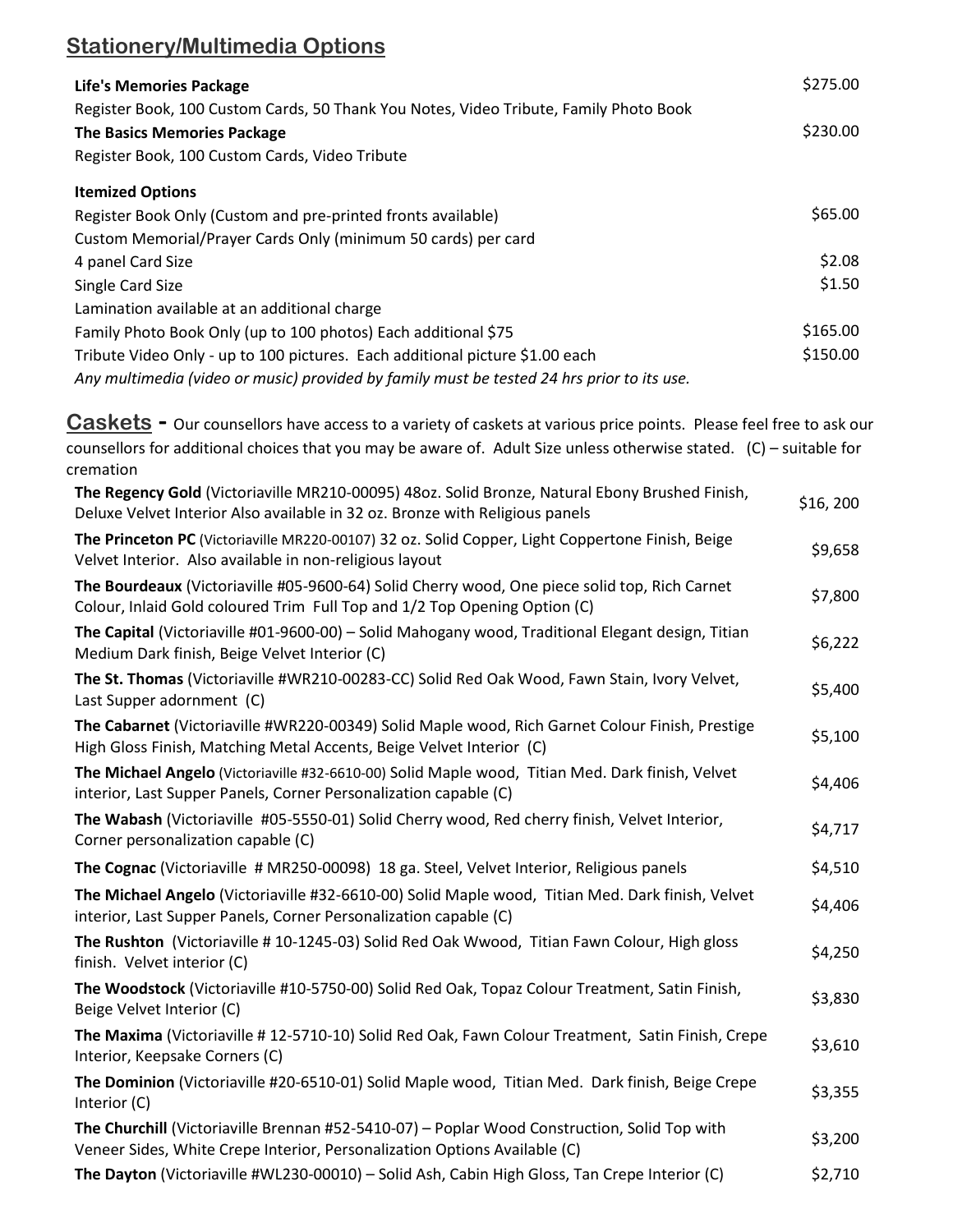| The Twilight (Victoriaville Carnaby #52-5410-60) - Solid Hardwood Construction, Black Satin Finish,<br>Basket Weave Interior, Memory Display Head Panel (C)               | \$2,995 |
|---------------------------------------------------------------------------------------------------------------------------------------------------------------------------|---------|
| The Newington (Victoriaville #WC252-00008-CC) - Veneer Poplar wood, Rich Dark Brown polished<br>finish, Beige Crepe Interior, Corner Personalization Capable (C)          | \$2,837 |
| The Homeward (Victoriaville #52-5410-00) - Veneer Poplar wood, Titian Medium Dark finish,<br>Beige Crepe Interior, Corner Personalization Capable (C)                     | \$2,822 |
| The Carlton Ash (Northern Casket #33) - Ash Veneer, Light coloured polished finish, Beige Crepe<br>Interior, Available in Extra size if necessary (C)                     | \$2,690 |
| The Berry (Victoriaville #WR232-00427-CC) - Ash Solid Top with Veneer Sides, Light coloured semi-<br>polished finish, Beige Crepe Interior (C)                            | \$2,492 |
| The Melrose (Victoriaville #WR252-01308) - Select veneer wood, Satin titan finish, White Crepe<br>Interior (C)                                                            | \$2,143 |
| The Rental Casket (Victoriaville 5610R) - Includes fibreboard cremation container (C)                                                                                     | \$1,995 |
| The Bailey Silver Steel (Victoriaville MR260-00110) -20 Ga. Steel Non-gasketed, Silver Finish, Silver<br>Crepe interior. Also available in Blue, Taupe and White Finishes | \$2,325 |
| The Monarch Sandstone (Victoriaville MR260-00082) 20 Gauge Steel with Sandstone Colour Finish,<br>White Crepe Interior.                                                   | \$3,175 |
| The Alfred (Victoriaville #WR252-00085-CC) Solid Poplar with Veneer Components, Titan Colour<br>Treatment, Satin Finish, Beige Crepe                                      | \$1,910 |
| The Fergus (Victoriaville #52-417-103) - Veneer Poplar, Rustic Brown colour dull finish, Basic wood<br>bar handle, White silk interior (C)                                | \$1,896 |
| The Natura (Victoriaville WE251-00001) - Solid Poplar, Natural Finish, 100% Cotton Interior, Eco-<br>Casket (C)                                                           | \$1,800 |
| The Moka (Victoriaville #M-25B-3D) - Particleboard with dark brown carte veneer overlay, Beige<br>crepe interior (C)                                                      | \$1,581 |
| The Winston (Victoriaville #DR220-044) - Light Gray Felt over Particleboard, White Silk Interior (C)                                                                      | \$1,402 |
| The Toledo (Victoriaville #90-55-01) - Light Gray Felt over Particleboard, White Silk Interior (C)                                                                        | \$1,278 |
| The Glenbar (Victoriaville #80-5071-908) - Flat top, select wood, white crepe interior (C)                                                                                | \$811   |
| Basic MDF Container (Victoriaville #CR879-00036) - Composite Wood Construction, No Finish, No<br>lining $(C)$                                                             | \$230   |

**Vaults -** Serving as a means of protection from the earth as well as any grave site conditions. May be used for traditional burial (B) or cremated remains (CR). Personalization options available. Warranties, if any, are those of the manufacturer.

| The Guardian Urn Vault (Fabhaven Industries.) (CR) Protection Level - Good - Single walled made<br>of extruded material. Gold colour. Double vault add \$150                                                                                             | \$450   |
|----------------------------------------------------------------------------------------------------------------------------------------------------------------------------------------------------------------------------------------------------------|---------|
| The Patrician Urn Vault (Superior Vault Co (CR) Protection Level - Best- Double walled<br>construction of concrete and Lustra-Tech ® plastic liner.                                                                                                      | \$650   |
| The Guardian Vault (Superior Vault Co.) (B) Protection Level - Good - Single walled concrete<br>construction without benefit of an interior liner. Available in Gold or Silver finish                                                                    | \$1,500 |
| The Sentinel Vault (Superior Vault Co.) (B) Protection Level – Good+ – Double walled construction<br>with concrete and ABS protective lining. Available in Gold, Silver or Copper.                                                                       | \$1,650 |
| The Patrician Vault (Superior Vault Co.) (B) Protection Level – Better –Double walled construction<br>of concrete and Lustra-Tech® plastic liner with supportive strengthening ribs. Cathedral cover<br>décor in Marble like colouring with gold accents | \$2,250 |
| The Stainless Steel Vault (Superior Vault Co.) (B) Protection Level - Better+ - Premium Triple<br>walled protection of concrete, ABS styrene liner, reinforced with Stainless Steel inner liner.<br>Colours: Pink (Cameo) or Grey and Black (Athenian)   | \$2,885 |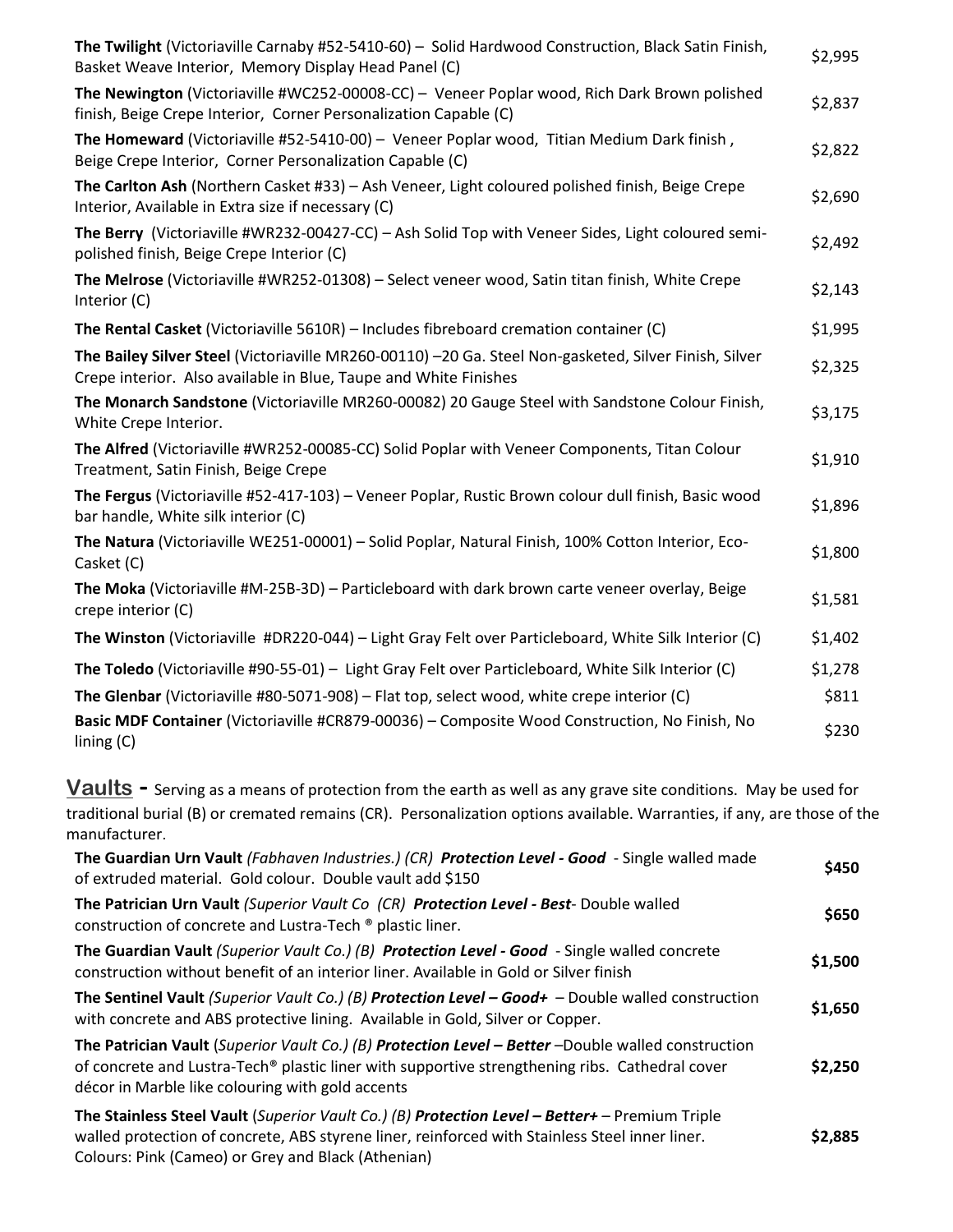| The Lydian Copper Vault – (Superior Vault Co.) (B) Protection Level – Best – Premium Triple walled<br>protection of concrete, Fiberlon liner, reinforced with Copper inner liner. Colours: Pink & Copper or<br>Black & Copper | \$3,225 |
|-------------------------------------------------------------------------------------------------------------------------------------------------------------------------------------------------------------------------------|---------|
| The Lydian Bronze Vault - (Superior Vault Co.) (B) Protection Level - Best+ - Premium Triple walled                                                                                                                           |         |
| protection of concrete, Fiberlon liner, reinforced with the Bronze inner liner. Colours: Pink &                                                                                                                               | \$3,500 |
| Bronze or Black & Bronze                                                                                                                                                                                                      |         |

**Urns for Cremated Remains –** Urns come in various sizes, styles and uses. Depending on the final destination of the ashes, size can be very important. Ask your counsellor about options that would best suit your use. "Keepsake" indicates urn available in smaller size for personal holding Note: they will not hold all cremated remains. 2 Piece Companion (Fabhaven) **\$1,292** Slate Urn - Birds in Flight (Dodge 950035) Cross (Dodge 950031) Pine (Dodge 950030) **\$725** Slate Urn Keepsakes **\$250** Luxor Mahogany Urn (Victoriaville 91-MAH-S-08) – Mahogany wood **\$595** Blessing Pearl Urn (Commemorate A290 – Metal **\$450** Blessing Pearl Keepsake (Commemorate K290) - Metal **\$80 \$80** Cloisonnè Urn - (Victoriaville) Autumn Leaves (3CL400) Blue Sapphire (3CL826) Opal (3CL200) **\$495** Cloisonnè Urn - (Victoriaville) Keepsake **\$175** Grecian Marble Urn - Ebony (Dodge 950420) Parquet (Dodge 950426) Pearl (Dodge 950429) Marble **\$410** Grecian Marble Urn (Dodge) Keepsake – Marble **\$70** Monarch Platinum Urn (Commemorate A251) - Metal **\$450** Monarch Platinum Urn (Commemorate K251) Keepsake - Metal **\$85** Vienna Copper (Commemorate A120) - Metal **\$350** Vienna Copper (Commemorate K120) Keepsake - Metal **\$70** Federal Cherry Urn (Commemorate A205) – Cherry wood **\$347** Athena Urn - (Victoriaville US270-20007) Gold coloured Metal **\$309** Athena Urn - (Victoriaville US270-20008) Gold coloured Metal Keepsake **\$65** Autumn Leaves Urn (Commemorate A125) – Metal *\$347* Autumn Leaves Urn (Commemorate K125) Keepsake – Metal **\$75** Majestic Rose Urn (Commemorate A220) – Metal **\$347** Majestic Rose Urn (CommemorateK220) Keepsake – Metal **\$75** Mother of Pearl Urn (Commemorate A230) – Metal **\$347** Mother of Pearl Urn (Commemorate K230) Keepsake – Metal **\$85** Divine Flying Doves Urn (Commemorate A572) – Metal **\$309** Divine Flying Doves Urn (Commemorate K572) Keepsake – Metal **\$75** Saturn Urn - (Commemorate) Chestnut (A126) Pewter Urn (A127) - Metal **\$347** Saturn Urn - (Commemorate) Chestnut (K126) Pewter Urn (K127) Keepsake - Metal **\$75** Artisan Titan Urn -(Victoriaville 91-POP-S-05) - Poplar wood **\$410** Artisan Earthtone (Victoriaville 91-POP-S-01) – Poplar Wood **\$300** Dartmouth Rosewood Urn (Dodge 972352) – Rosewood **\$295** Celeste Urn - (Dodge) Charcoal (941701) Indigo (941601) – Metal **\$295** Celeste Urn - (Dodge) Charcoal or Indigo Keepsake – Metal **\$70**